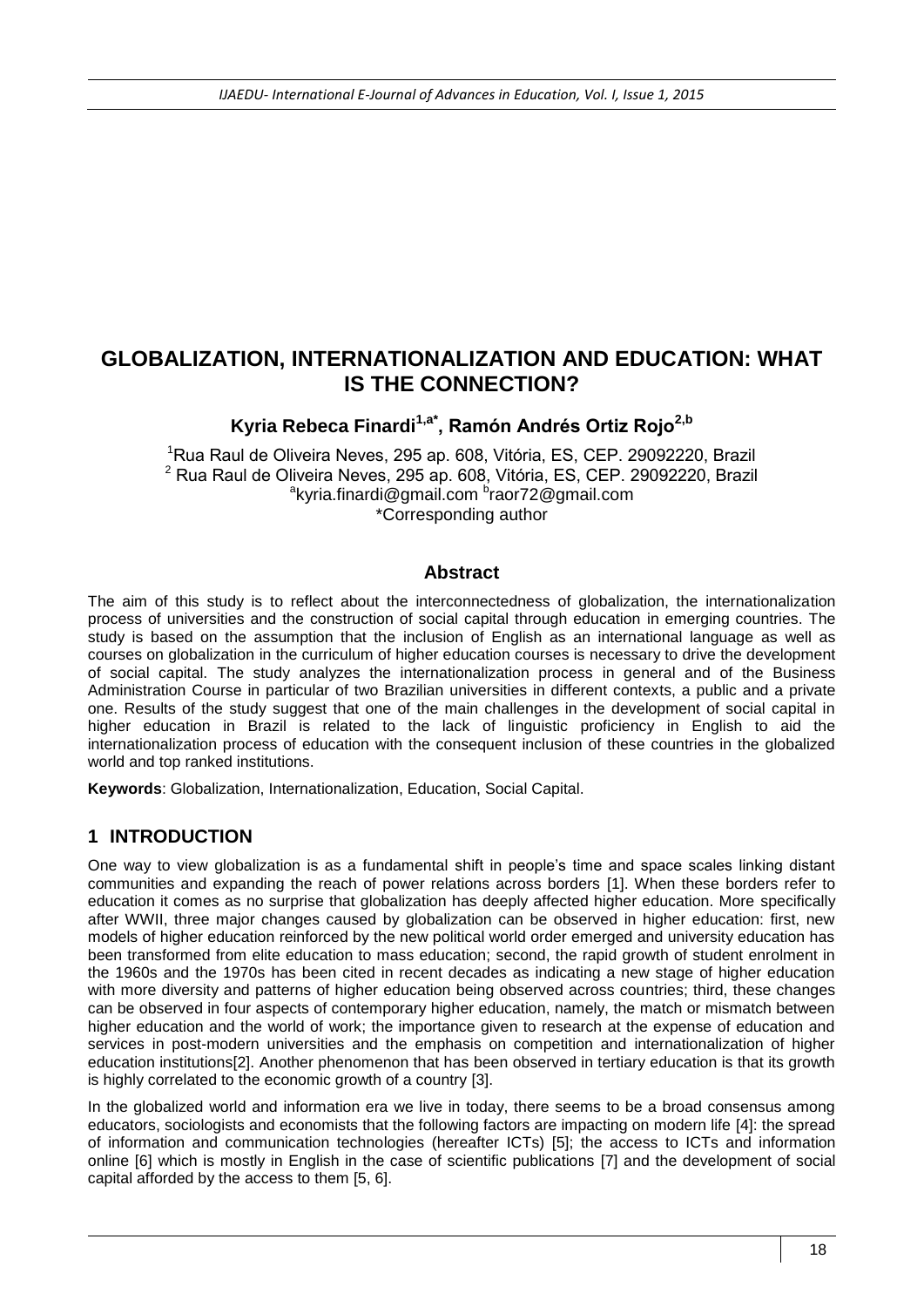The concept of social capital arose in the end of the twentieth century when a number of social scientists considered the role of interpersonal relations in human and social development [5]. Many of these scholars thought that the concepts of human capital and physical capital alone could not fully describe the phenomena of social and individual development in societies. Along with the concepts of human and physical capital is a category of social relations known as social capital.

Social capital is defined by Warschauer [5] as the capacity of individuals to accrue benefits by dint of their personal relationships and memberships in particular social networks and structures. For example, if a classmate provides information about a class project to a student who has missed class, that represents social capital. If a teacher or family member offers educational support to a teenager, that also represents social capital. If a company chief executive can be trusted to do what he or she says, that too is a form of social capital. Social capital accrues both to individuals and to communities, which benefit from the collective social capital in their midst. Social capital is not just a factor affecting human development, but a key variable affecting other inputs since it enhances investment in human and physical capital. For example, investments in education and training can be multiplied by the inputs of social capital as the strengthening of social ties enables people to better learn from and with others [5].

Globalization understood as the social and economic interdependence among people and countries affects and affects and is affected by the development of social capital and education. Another effect of globalization is the blurring of geographical and linguistic borders and the urgency to increase the educational level and social capital of the workforce to maintain a country's competitive advantage [7] or simply survival. In this scenario, new communications media and the capacity to appropriate social capital in the form of global skills –English and digital literacy being two of them [6] – so as to guarantee the possibility of internationalization, are changing the social, economic and political structure of societies across the world. Not surprisingly, these changes are affecting the way universities are dealing with the internationalization trend of education in this globalized and internationalized world.

According to Graddol [7] university curricula are undergoing extensive reforms in the search to upgrade the required skills and human capacity – or social capital in our view – to chase an ever-moving target in the ever-changing information era. A different model of education has emerged and requires individuals to keep pace with the fast update of information transforming it into knowledge through experience and critical thinking. As such, the role of formal education nowadays is more related to teaching how to learn rather than teaching what to learn. Teaching how to learn means, among other things, knowing where and how to access information and in that sense, Finardi, Prebianca and Momm [6] remind us that in a world where most of the information is transmitted in English and through clicks, being digitally literate and having some proficiency in English are passports to access information online. Put simply, the role of English in the curriculum is no longer that of a foreign language but rather that of an international and instrumental language and lately of an academic language in tertiary education as well [9].

Still according to Graddol [7], one feature of education in the postmodern world is its fragmented nature. We can say that formal education and validation count less than actual knowledge in this post-modern scenario. The advent of globalization and internet are changing the way people deal with information and knowledge. Post-modern people are becoming more autonomous in the search and transformation of information into knowledge and one example of this trend are the massive online open courses (MOOCS) available to meet learners' needs [10]. Unfortunately, not all universities have adapted their curricula to reflect this fragmented nature of knowledge to become more flexible and attractive to post-modern students. In Brazil, for example, students select the degree before they start the undergraduate course and once they select, for instance, to study medicine, the curriculum for that course is fixed and does not allow flexibility or change. If a medical student wants to take a philosophy course he or she will have to drop out of medical school and take the university entrance examination test again for another degree in order to study philosophy at university. As this paper intends to show, emerging countries such as Brazil are adapting to this new trend of higher education with different approaches and internationalization agendas.

A possible interpretation of the rise of a new model of education suggests that private sector providers and higher education planners are moving rapidly to define and position global markets with new institutional forms derived from global corporations. This model seems to serve the private for-profit educational model well in developed countries though it may have to be revised in emerging countries where the educational context is somewhat different. That ist he case of Brazil where the difference between public and private education is clear-cut: whereas public institutions are universal and non-profit, private institutions are all for profit. Globalization affects higher education in both positive and negative ways [10]. One negative effect of globalization on higher education in an emerging country observed in the Brazilian tertiary system is the increase of student enrolment in private universities. According to the latest statistics, less than 3,5% of Brazilians (almost 7 million) are enrolled in higher education institutions, 73,7% of whom are in private and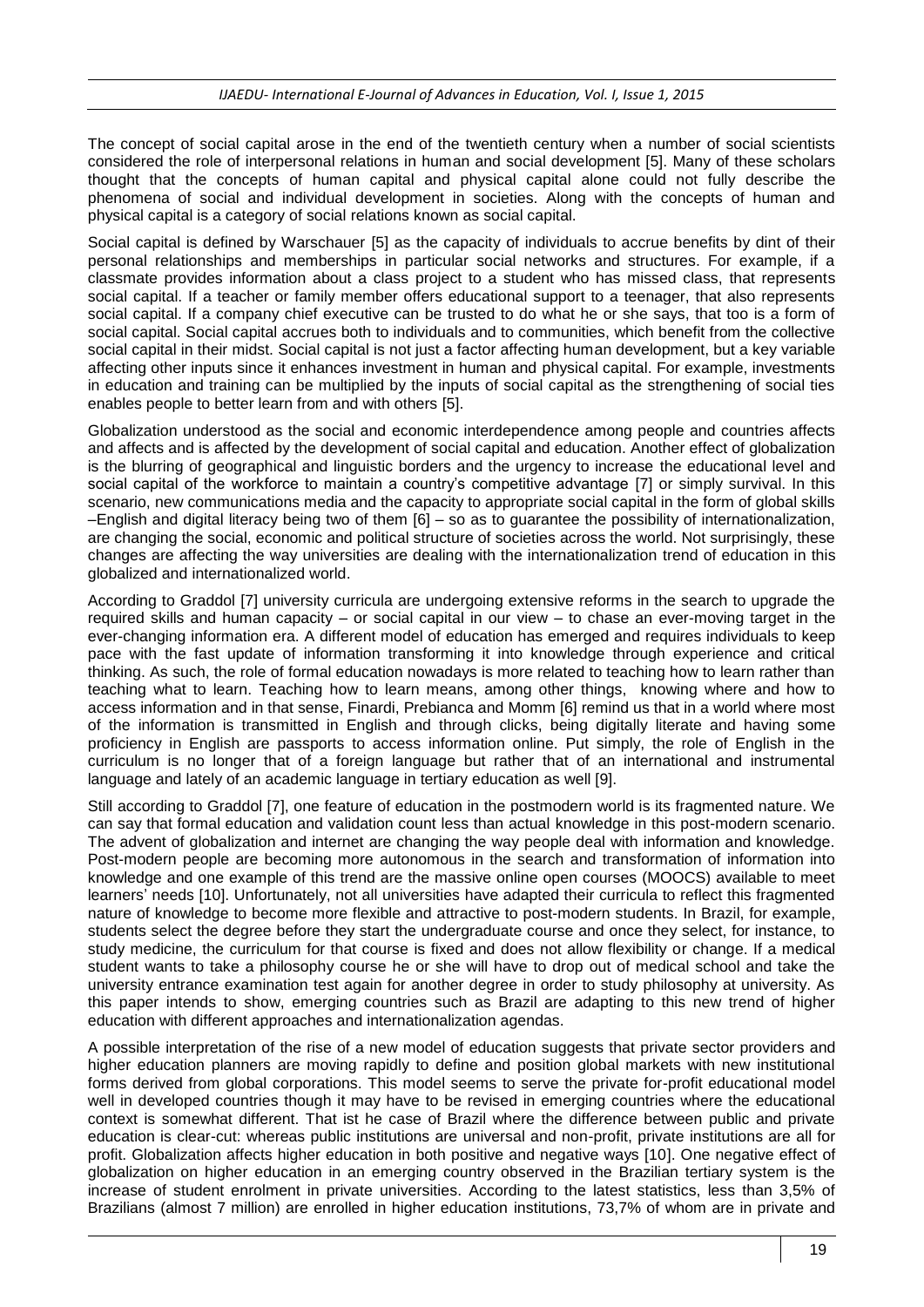26,3% in public institutions. Another negative effect of globalization on education observed in Brazil is the fact that English as a foreign language is not a mandatory course in public schools with the consequence that private language institutions which offer English as a foreign language classes abound in Brazil creating a social gap between those who can afford to learn English and those who cannot.

The trend for more autonomy and digital and English literacy are perhaps positive effects of globalization and are even more evident because of the dominance of English-speaking universities (not by chance some of which are the same universities to offer MOOCS) as can be seen in the ranking of the world's top 20 universities provided each year by the Shanghai Jiao Tong University Institute reported in Graddol [7]. According to this ranking, around two-thirds of the world's top 100 universities are in English speakingcountries and the rest have adopted English speaking courses in their curricula. The 2005 list shown in Graddol [7] for the 20 top universities shows that all belonged to English speaking countries except for the Ecole Polytechnique in France, the Beijing University in China and the Tokyo University in Japan. Interestingly, these three exceptions have sites in English and offer courses in English.

This is one reason why English is used increasingly as the medium of instruction in universities across the world according to Graddol [7] and Smit and Dafou [9] who report on a study on the use of content and language integrated learning (CLIL) methodologies in universities across Europe as a way to internationalize these institutions. If an institution wishes to become a centre of international excellence, it needs both to attract students and researchers from around the world encouraging student mobility. Global competition is forcing the modern university to focus more on research becoming somewhat a semi for-profit organization [1,2]. Producing more research means circulating more research and that again is related to the role of English in academic publications and contexts. One example of how the language of publication relates to the construction of social capital is the fact that though Brazil has the 13th largest academic production in the world, it hardly affects the scientific community outside Brazil since most of the Brazilian academic production is in Portuguese. Not surprisingly and despite the criticism regarding the evaluation criteria of university rankings, there are no Brazilian universities ranked in the top 100 best universities worldwide.

Regarding the use of English as an academic language, Graddol [7] reviews the Bologna Process agreement signed in 1999 and which involved 45 countries in 2006 aiming at harmonizing university education within Europe using a common approach to levels and length of courses. The standardization of higher education is intended both to facilitate greater movement of students and to consolidate the internationalization process of institutions. Although the use of English in teaching is not a requirement of the Bologna Process, its use has been encouraged as it makes it easier for non-language specialists to carry out all or part of their undergraduate or postgraduate study in another country. In 2003-04 an estimated 1500 Master's programmes were offered in English in countries where English is not the first language. In Brazil and to the best of our knowledge only one of these courses was offered in English in the area of Applied Linguistics at the Federal University of Santa Catarina.

So as to have a glimpse of how a developing country is appropriating social capital in the form of education for a globalized world, the present study aims at looking at how two universities in Brazil deal with the internationalization and globalization trend in the Business Administration Course which is known to be a highly internationalized one. With that aim, the study looks at the curriculum of the Business Administration Course of two universities from different contexts in Brazil, a public and a private one, assuming that the private for-profit university would be more geared towards internationalization that the public one, due to the economic impact of receiving foreign students brought by globalization. The study also analyzes the internationalization policy and actions of the two institutions to suggest that higher education institutions in Brazil still face many challenges to go international, perhaps the biggest one of which is the lack of proficiency in English to enable exchange of faculty and students in a gradually growing borderless academic world.

## **2 METHODS**

In order to analyze the appropriation of social capital in the form of internationalization of universities establishing the connection among globalization, internationalization and education, the study will contrast the Business Administration Course of two universities in Brazil, one private and one public. The study will look at the internationalization process (or lack of it) and curricula of these two courses in regards to the role of English and globalization in these curricula. The reason why the Business Administration Course, among all the possible courses offered by higher education institutions in Brazil was selected for this analysis is that this course is well known for its "internationalized" nature once business administrators are perhaps the professionals who first and foremost feel the impact of having to work in a globalized world. Regarding the choice of context , recall that public universities in Brazil are free whereas private universities charge fees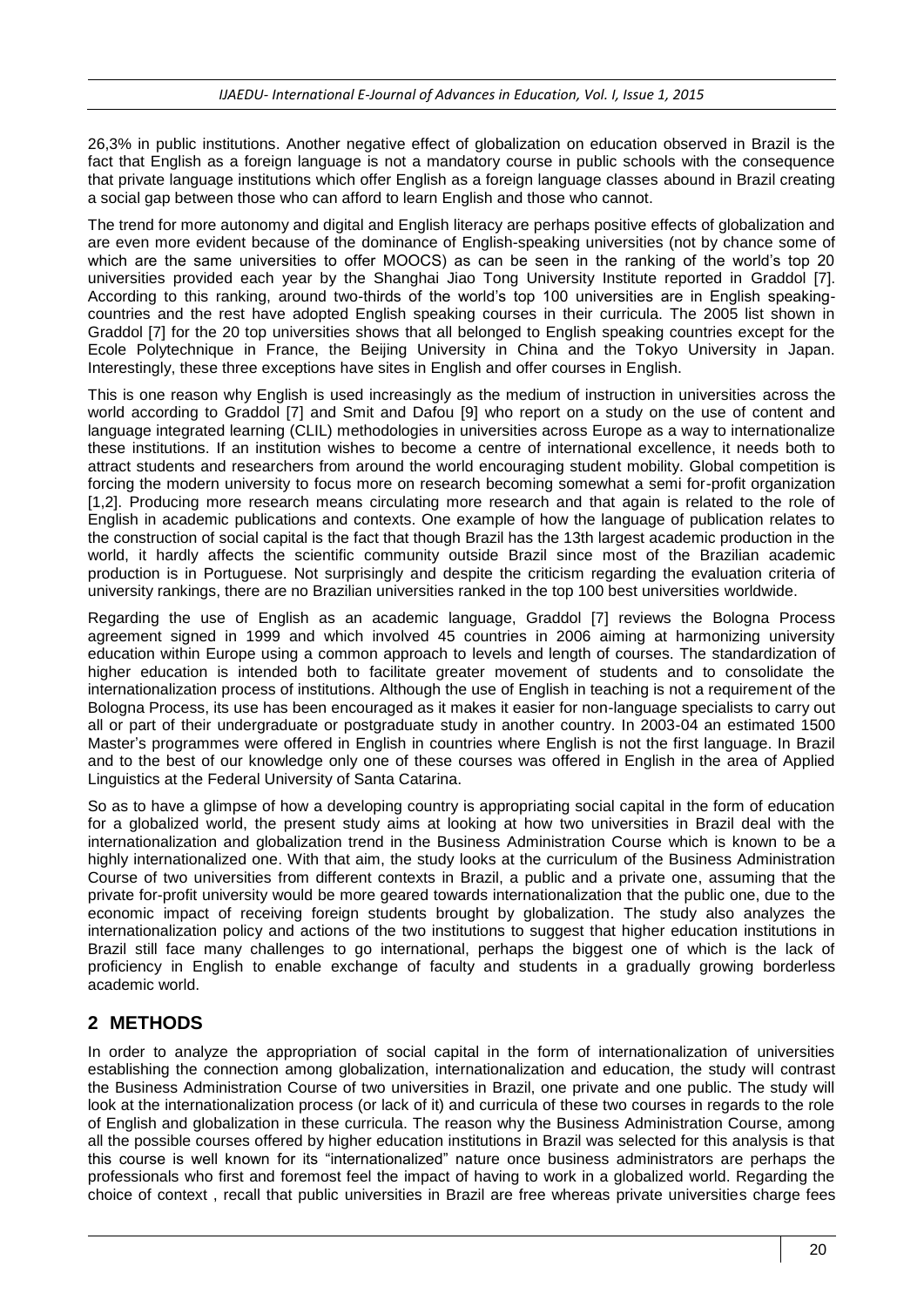and as such, we assumed that the need to internationalize and attract foreign students might be somewhat driven by different motivations in public and private institutions. Both universities analyzed in this study belong to the greatest chains of universities in their sector, namely, the public federal chain and the private chain, respectively. In what follows the two contexts will be described.

### **2.1 The Public Non-Profit University**

The Federal University investigated is a public institution with three *campi strategically* located in three cities in a state of the Southeast region in Brazil. It offers academic and research activities in all areas of knowledge: 91 undergraduate courses, 60 postgraduate (46 master and 14 doctorate) programs. Tuition fees are **not** charged and scholarships may be available for undergraduate students enrolled in research or extension projects and for postgraduate students. Extension courses may have tuition fees. All classes are in Portuguese but the university has a Language Center that offers Portuguese language courses for foreigners as well English, Spanish, French, German and Italian as a foreign language courses for the community. International students who wish to apply for undergraduate courses have to take the entrance examination test (called "vestibular"). All the exams in universities in Brazil are held in Portuguese.

The university analyzed has an Office of International Affairs (OIA) which is responsible for the formulation of internationalization policies and the promotion and expansion of international actions advising the dean, the university central organs as well as education and research units. Among the OIA functions are the need to induce and consolidate the internationalization process, as a strategy for institutional growth and the improvement of academic activities; to advise all academic units regarding the implementation of international cooperation; to select, prepare and disclose information about programs and initiatives for international cooperation; to provide academic community with mobility opportunities; to support professors, researchers and students from foreign institutions to develop activities at or with the university; to encourage the implementation of agreements for research activities in collaboration with foreign institutions; to stay in touch with the Brazilian Foreign Affairs Ministry, as well as with international embassies, consulates, organizations and institutions and to promote actions whose aim is to give more international visibility worldwide for the university.

Students from countries in Africa, Latin America and Caribbean which maintain cooperation agreements with Brazil may take part in the Program for Partner Undergraduate Students (PEC-G, in the Portuguese acronym) which is a cooperation program between Brazil and countries in Africa, Latin America and Caribbean and whose goal is to give young students from these countries an opportunity to undertake their full undergraduate studies at Brazilian universities.

In terms of post-graduate mobility and scholarships the PAEC-OEA scholarship program launched by the Organization of American States (OEA in the Portuguese acronym) and the Coimbra Brazilian Universities Group (GCUB in the Portuguese acronym) with the support of the Education Office of the Foreign Affairs Ministry in Brazil, offers 160 scholarships for masters' and doctorate programs in 19 Brazilian universities among which is the one investigated. The aim of the program is to boost academic mobility and the regional development of the Americas and in its first edition 53 students in the continent were given the opportunity to earn their masters' degree in Brazil. Of course the main attraction of these programs is the fact that Portuguese is the language of mobility, though these programs are not helping Brazil in terms of increasing mobility with non-Portuguese speaking partners.

The most important internationalization program in Brazil is the Science without Borders Program (ScF in the Portuguese acronym) whose aim is to send Brazilian students and academics to non-Portuguese speaking countries (thus promoting mobility OUT). The program enables Brazilian students and researchers to be exposed to an environment of high competitiveness and entrepreneurship abroad and is focused in areas of strong industrial interest. The program seeks the consolidation, expansion and internationalization of science and technology with the consequent increase of Brazilian competitiveness through international mobility OUT. The ScF will award 101 thousand scholarships in four years to promote international exchange of Brazilian undergraduate and graduate students besides seeking to attract foreign researchers who wish to establish partnerships in or with Brazil in the focus areas of the Program. The CsF is by far the most important program for academic mobility OUT in Brazil.

After realizing that one of the major barriers to implement the CsF program in Brazil was the low proficiency level in English of Brazilian academics, the government launched the English without Borders (IsF in the Portuguese acronym) Program to help Brazilian university students improve their proficiency in English so as to be able to join the CsF program. The IsF is a joint effort of the Ministry of Education (MEC), the Higher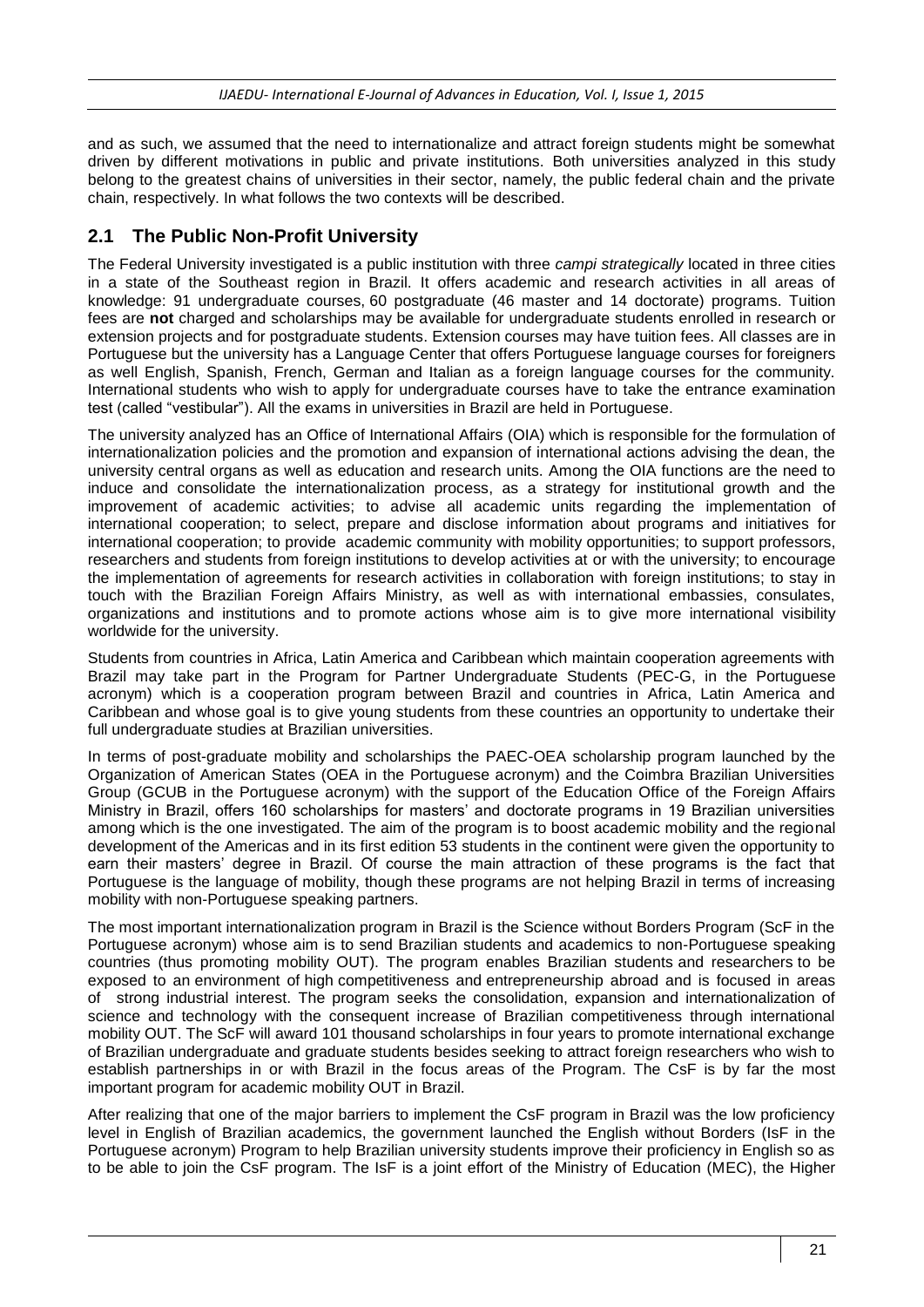Education Board (SESu) and the Agency for Improvement of Higher Education Agents (CAPES) and aims at improving the English language proficiency as well as of other foreign languages in Brazil<sup>1</sup>. As part of the IsF Program, the university analyzed in this study created a Center for English whose aim is to offer face-to-face and online courses for 360 students with CsF profile. The Center has 8 teachers and offers general English and Toefl preparation courses for students and faculty.

Besides these programs for student mobility, the public university investigated has partnerships with the following countries and universities: Germany - [Deggendorf University of Applied Sciences,](http://www.fh-deggendorf.de/de) [Justus Liebig](http://www.uni-giessen.de/cms/)  [Universität Giessen](http://www.uni-giessen.de/cms/) and [Universität Siegen;](http://www.uni-siegen.de/start/) Argentina - Universidade de Buenos Aires and Universidad Nacional de San Juan; Canada - [Huntsman Marine Science Centre;](http://www.huntsmanmarine.ca/) China - [Universidade de Chongqing;](http://international.cqu.edu.cn/) Ecuador - [Escuela Superior Politécnica del Litoral;](http://www.espol.edu.ec/) Spain – Universidad de Alcalá and Universidad de Córdoba; USA – University of Pittsburgh; France - [École Nationale d'Ingénieurs de Brest,](http://www.enib.fr/) [École Nationale](http://www.enim.fr/portalenim/)  [d'Ingénieurs de Metz,](http://www.enim.fr/portalenim/) [École Nationale d'Ingénieurs de Saint-Étienne,](http://www.enise.fr/) [École Nationale d'Ingénieurs de](http://www.enit.fr/fr/index.html)  [Tarbes,](http://www.enit.fr/fr/index.html) [École Nationale d'Ingénieurs de Val de Loire,](http://www.enivl.fr/enivl/) [École Nationale Supérieure d'Arts et Métiers,](http://www.ensam.fr/fr/) [École](http://www.estp.fr/)  [Spéciale des Travaux Publics du Bâtiment et de l'Industrie,](http://www.estp.fr/) [École Télécom Paris Tech,](http://www.telecom-paristech.fr/) [Groupe des Écoles](http://www.gemtech.fr/)  [des Mines,](http://www.gemtech.fr/) [Observatoire de la Côte d'Azur](https://www.oca.eu/) and the [Université du Littoral Côte d'Opale;](http://www.univ-littoral.fr/) Italy - [Istituto](http://www.polimi.it/)  [Politecnico di Milano,](http://www.polimi.it/) [Università Ca'Foscari Venezia,](http://www.unive.it/nqcontent.cfm?a_id=1) [Università degli Studi di Salerno](http://www.unisa.it/) and the [Università](http://www.uniss.it/php/home.php)  [degli Studi di Sassari;](http://www.uniss.it/php/home.php) Mexico - [Centro de Investigación Científica de Yucatán;](http://www.cicy.mx/) Norway - [Østfold University](http://www.hiof.no/eng/english/home&PHPSESSID=bemuulcp2mna3fnj38g9i73qt5)  [College,](http://www.hiof.no/eng/english/home&PHPSESSID=bemuulcp2mna3fnj38g9i73qt5) Portugal - [Universidade de Aveiro,](http://www.ua.pt/) [Universidade de Lisboa,](http://www.ul.pt/) Universidade de Algarve, Universidade do Minho and Universidade do Porto; Russia - [Universidade Técnica de Kazan.](http://www.kai.ru/en/)

#### *2.1.1 Business Administration Course at the Public University*

The Administration Course at the public university investigated aims at forming professionals to organize, plan and control public organizations as well as private and social ones with a focus on the development of productivity and or profit searching for quality of life in general and specifically in the organization environments where the administrator acts.

The Administration Course lasts eight semesters and in general offers courses on Administration Theories, Economics, Human Resources, Accounting and Math. In the first semester the mandatory courses are: Introduction to Philosophy, Introduction to Social Psychology, Portuguese, Math 1 and General Sociology. In the second semester the courses are: Business Accounting, Statistics 1, Sociology Applied to Business, Theory of Organizations 1, Economics Theory 1. In the third semester: Organizational Behavior, Labor Law, Math 2, Organizations Theory 2, Economics Theory 2. In the fourth semester: Cost Administration, Materials Administration, Brazilian Economics, Statistics 2, Human Management. In the fifth semester: Administration Methods and Systems, Financial Budget Administration 1, Administration Practicum 1, Marketing Foundations, Environmental Management, Organizational Culture. In the sixth semester: Production Administration, Marketing Administration, Administration and Science, Financial Budget Administration 2, Administration Practicum 2, Human Management Seminar. In the seventh semester: Information Systems Administration, Business Ethics, Administration and Policies, Administration Research Project. In the last semester the only mandatory course offered is Integration and Research Seminar. There are many optional courses but none about globalization or international relations and or market. No ESP or CLIL courses are offered although, as previously mentioned, the public university investigated has a language centre which offers ESP and general English courses for the academic community as extracurricular courses.

## **2.2 The Private For-Profit University**

The private institution investigated was founded 40 years ago and is one of the largest chains of private universities in Brazil with more than 270 thousand students spread in nineteen states around the country. It offers technical undergraduate courses, bachelor and teaching degrees and graduate courses in the face-toface, distance learning and semi distance learning modes. Undergraduate courses are focused on the Brazilian labor market. The curricula of all courses are integrated in all colleges. In order to study there, students must write an essay and take an entrance examination test with questions on general topics. All the courses charge fees but in some cases scholarships are available for students coming from the public educational system. Students can also apply for university credit.

#### *2.2.1 Business Administration Course at Private University*

As in the Public University investigated, the Administration Course in the Private University also lasts eight

TERT THE TRIM THE TRIM THE THE THE THE THE THE THE THE TOTAL THE THE TOTAL THE TOTAL THE TOTAL THE TOTAL THE TOTAL THE TOTAL THE TOTAL THE TOTAL THE TOTAL THE TOTAL THE TOTAL THE TOTAL THE TOTAL THE TOTAL THE TOTAL THE TOT languages though most of its actions are still concentrated in the development of English in Brazil.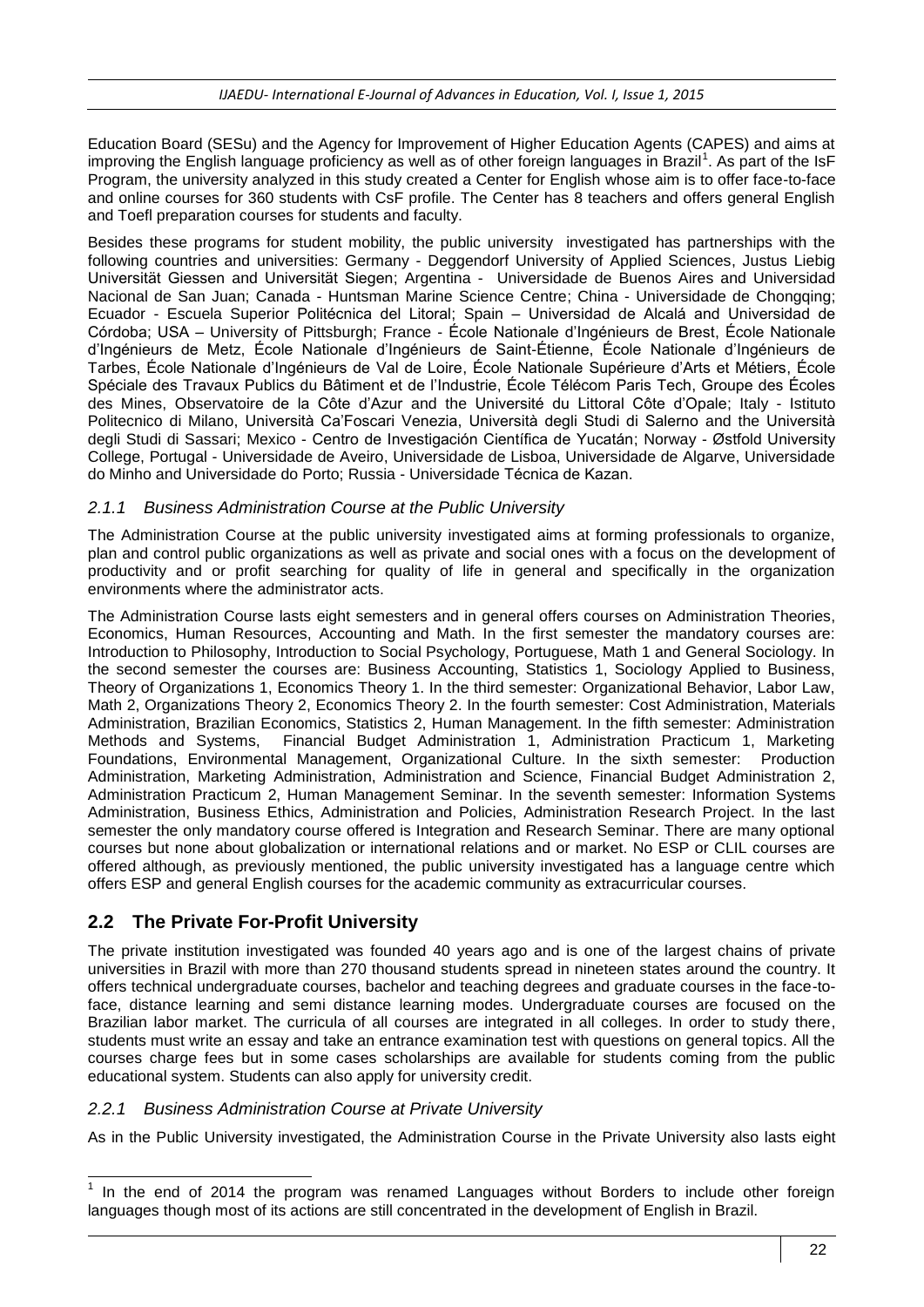semesters and the mandatory courses offered are practically the same, perhaps with a different name but regarding the areas of financial math, statistics, general administration theory, basic accounting, human resources, marketing administration, macro and micro Economics.

In the first semester the mandatory courses are: Foundations of Social Sciences, Academic Writing, Administration and Market, Introduction to Administration, Business Math, Organizational Psychology. In the second semester the courses are Basic Accounting, Foundations of Economics, Organizational Analysis, Organizational Communication and General Theory of Administration. The courses offered in the third semester are Process Management, Foundations of Corporate Law, Applied Statistics, Financial Math, Micro Economics and Costs Accounting. In the fourth semesters the courses are: Labor and Retirement Law, Foundations of Foreign Trade, Supply Chain Management, Statistical Analysis, Managerial Accounting and Macro Economics. In the fifth semester the courses are: Marketing Administration, Human Resources Administration 1, Analysis of Financial Statements, Tax Law and Operation and Production Administrations. The courses of the sixth semester are: Market Research, Ethics and Social Responsibility, Research Methodology, Human Resources Administration 2, Information Systems Administration and Financial Administration. In the seventh semester the courses are: Strategic Management, Quality Management, Corporate Budgeting, Special Topics in Administration and Supervised Administration Practicum. In the last semester the courses are: Project Management, Corporate Games, Financial Market, and Quantitative Methods for Decision Making, Research Paper in Administration, Administration of New Businesses and Competence Management.

### **3 ANALYSIS**

This analysis will be divided in two parts. The first part will analyze the internationalization policies and actions (or the lack of it) in the public and private universities investigated and the second part will look at the curricula of the Business Administration Course in these two contexts so as to verify whether these policies and curricula are conducive of social capital construction for the business administrators to work in a globalized world through the inclusion of English courses and the access to information, research and courses on globalization.

Regarding the internationalization policy of the public university investigated, there is only one program for academic mobility IN for undergraduate courses, namely, the PEC-G Program for Portuguese speakers. That type of mobility is limited since the number of academics who speak Portuguese and can thus join the program is much smaller than the number of academics who speak English or Spanish, for example. What is more serious, the relevance of this academic mobility to the construction of social capital through the exchange of research between the participating countries seems to go in only one direction since only the countries which are coming to Brazil seem to benefit from this type of mobility. Most of the universities which can join this program are ranked in a worse position than the Brazilian institutions. Thus, programs such as the PEC-G program for mobility IN can be said to be more conducive of the construction of social capital of academics in countries outside Brazil since the academics in these countries come from institutions ranked in a lower position than those which joined the program in Brazil. In terms of international academic mobility OUT, there are more programs and investment in this type of mobility such as in the Science without Borders (CsF) program.

Taking these two programs in consideration, it is possible to suggest that although the university investigated has an internationalization policy, most programs are of the OUT type given the difficulty to receive foreign students because of the language barrier – all classes and tests (and practically all the sites) are in Portuguese. Moreover, the only program for academic mobility IN is not conducive of the construction of social capital of Brazilian academics. The analysis of the data suggests that the main challenge for academic mobility and internationalization of the public university investigated is the mastery of English as an international and academic language. Moreover, the analysis suggests that the motivation to go international is not driven by financial reasons (since foreign students would not have to pay fees here) but rather by the search for academic excellence. If that is the case, as we suspect, the institution investigated could benefit from the inclusion of ESP and CLIL courses both at the undergraduate and graduate levels to attract foreign academics leveling Brazilian academics as a consequence of this contact.

In the case of the private institution investigated, although the university claims to have international partners, no information is given in the site – which is only available in Portuguese - and no office for international affairs was found. Thus, the analysis of the internationalization process of the private institution investigated suggests that there is no such process underway. Moreover, the analysis shows that although the internationalization process (if there were one) could be driven by financial reasons (attracting foreign students' fees), given the size of the internal market in Brazil, there is no need to look for students outside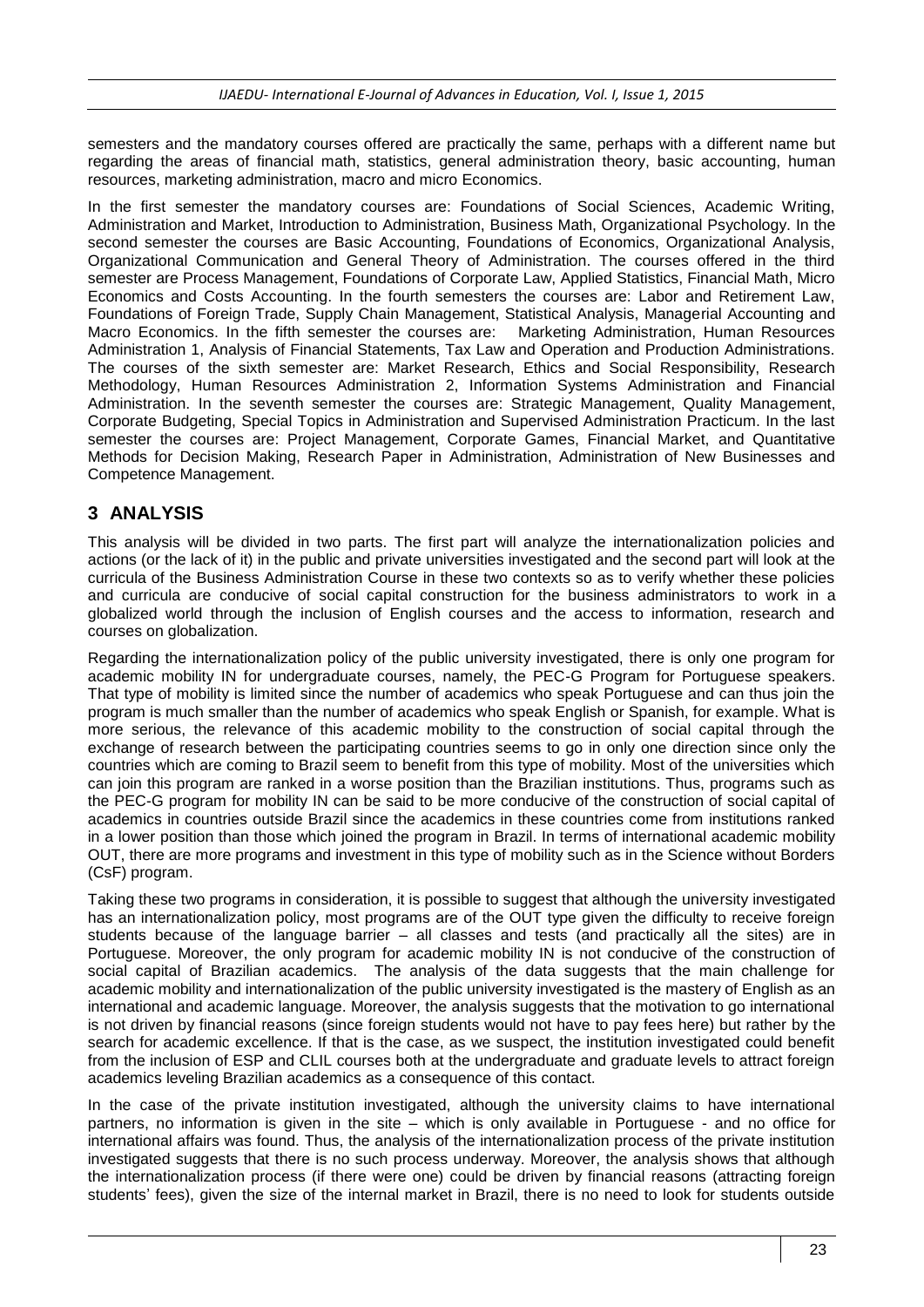the domestic language borders. The analysis of the curriculum of the Business Administration Course in the private institution confirms this suggestion since no ESP or CLIL classes were found for this course nor does the institution offer extracurricular classes in English. Finally, the analysis of student profile in the private university suggests that given the size of the Brazilian market<sup>2</sup> and percentage of Brazilians in public and private institutions<sup>3</sup>, the motivation to go international in private institutions is almost inexistent since they have a huge internal market to explore.

Regarding the curricula of the Business Administration Course in the two institutions, it is possible to suggest that both curricula are similar, rigid and limited in the sense that they are focused on the Brazilian market and do not offer possibilities for student flexibility and autonomy nor international development or integration of the knowledge built during the course with the international scenario and globalized market. Moreover, the universities do not offer CLIL, ESP or English as a foreign language courses for the Business Administration Course thus preventing students from being integrated with the international market and scientific publications through the mastery of the international and scientific language and global content.

## **4 CONCLUSION**

The aim of this study was to reflect about the interconnectedness of globalization, the internationalization process of universities and the construction of social capital in emerging countries based on the analysis of the Business Administration Course of a public and a private university in Brazil. The study was based on the assumption that globalization affects higher education in both positive and negative ways and that the appropriation of English as an international language was necessary to drive social inclusion and agency in education in general and for the Business Administration course in particular. Another assumption of the study is that the integration of courses on international market and globalization are necessary in the Business Administration Course to form social capital to prepare future administrators to deal with the complexity and challenges of a globalized market.

In order to carry out the reflection proposed here, the internationalization policies and curricula of two Business Administration Courses in two universities in Brazil were analyzed. The analysis of the internationalization policies in the Public University investigated shows that although the university has an internationalization office and agenda, most of the exchange programs are of the OUT type in the sense that the university prepares students to go abroad but is not yet prepared to receive foreign students because of the language barrier. Moreover, the analysis showed that the programs for academic mobility IN were not conducive of social capital construction at least in Brazil. Taken these two types of programs for academic mobility in the public institution investigated, it is possible to suggest that the motivation to go international is driven by a search for academic excellence in public institutions and the main obstacle for this achievement is the language barrier.

Regarding the private institution investigated, no internationalization office or policy was found suggesting that private institutions, which could be motivated to go international by the attraction of foreign students' fees, are perhaps more interested in the domestic market, given its size in Brazil. As it is, the private language institution is even less conducive of social capital construction through the inclusion of students in the globalized world than the public institution investigated and that can be accounted for as a negative effect of globalization in higher education since most students in Brazil are enrolled in private universities.

In what concerns the analysis of the curricula of these institutions, neither of the curricula analyzed offer courses in English and only the public institution offers English as a foreign language classes for the academic community as extracurricular courses. Moreover, the curricula analyzed do not offer globalization and international market courses to prepare business administrators to work in a globalized world. Taken together, the data in this study suggest that the curricula investigated do not aim at developing critical thinking skills or the construction of social capital of future administrators to work in the globalized world.

This study was motivated by the question of whether there is a connection among globalization, internationalization and education. The analysis of two Business Administration Courses in an emerging country suggests that there is a connection among globalization, internationalization and education and we understand this connection to be social capital that can be materialized in the access to international markets

 2 Brazil is the world's sixth largest economy.

<sup>&</sup>lt;sup>3</sup> As previously stated in the introduction to this paper, around two thirds of Brazilian university students are enrolled in private universities and though the percentage of Brazilians in higher education is small (around 3,5%), the total population (over 200 million) is large enough to guarantee a constant domestic demand without having to look for international students.